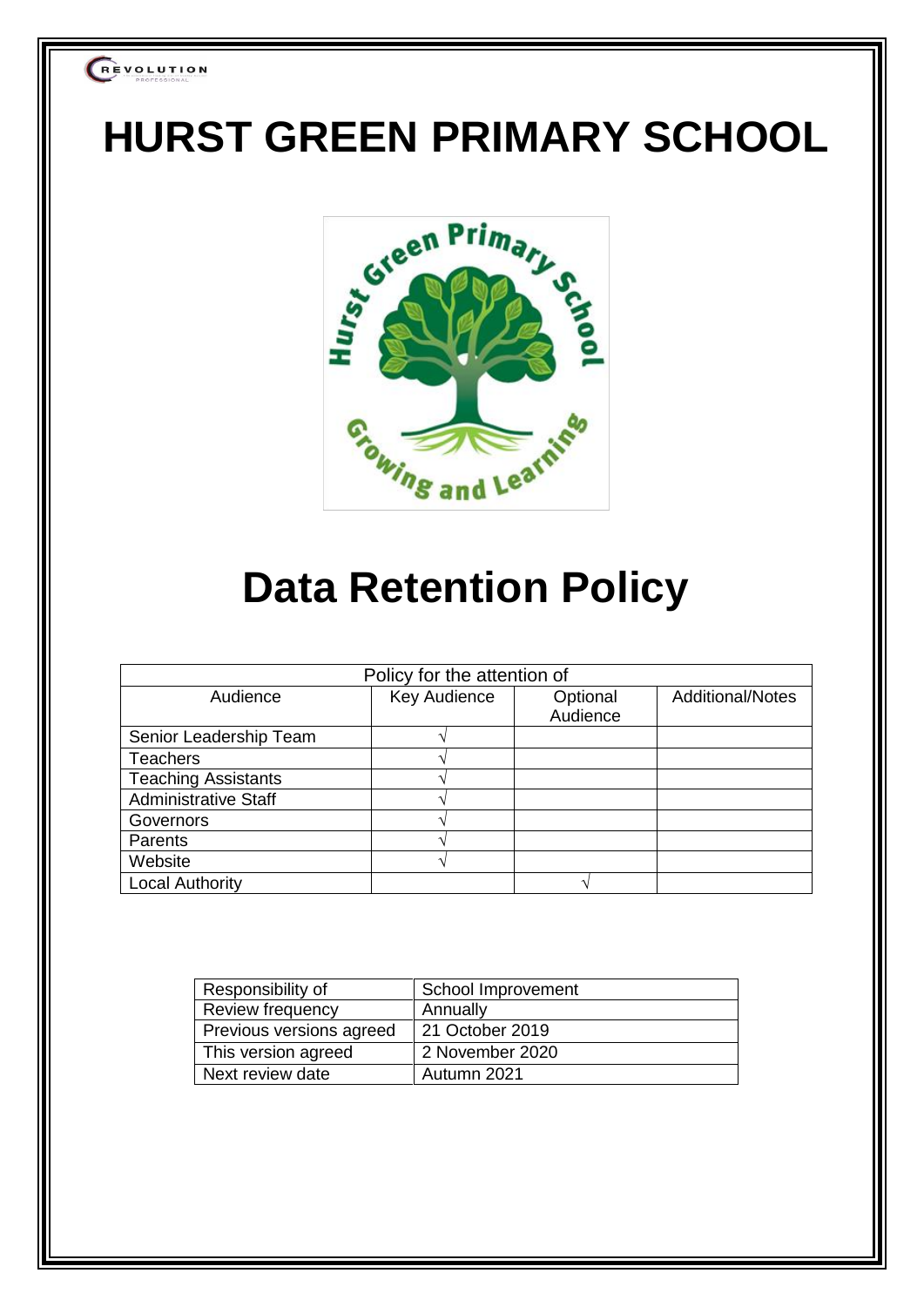# **YourIG**

## **Bringing Information Governance solutions to you.**



## Data Retention Policy

(c) Copyright of the Corporate Information Governance Team (CIGT) 2019 Data Retention Policy v 3.0 Page 2 of 18 CIGT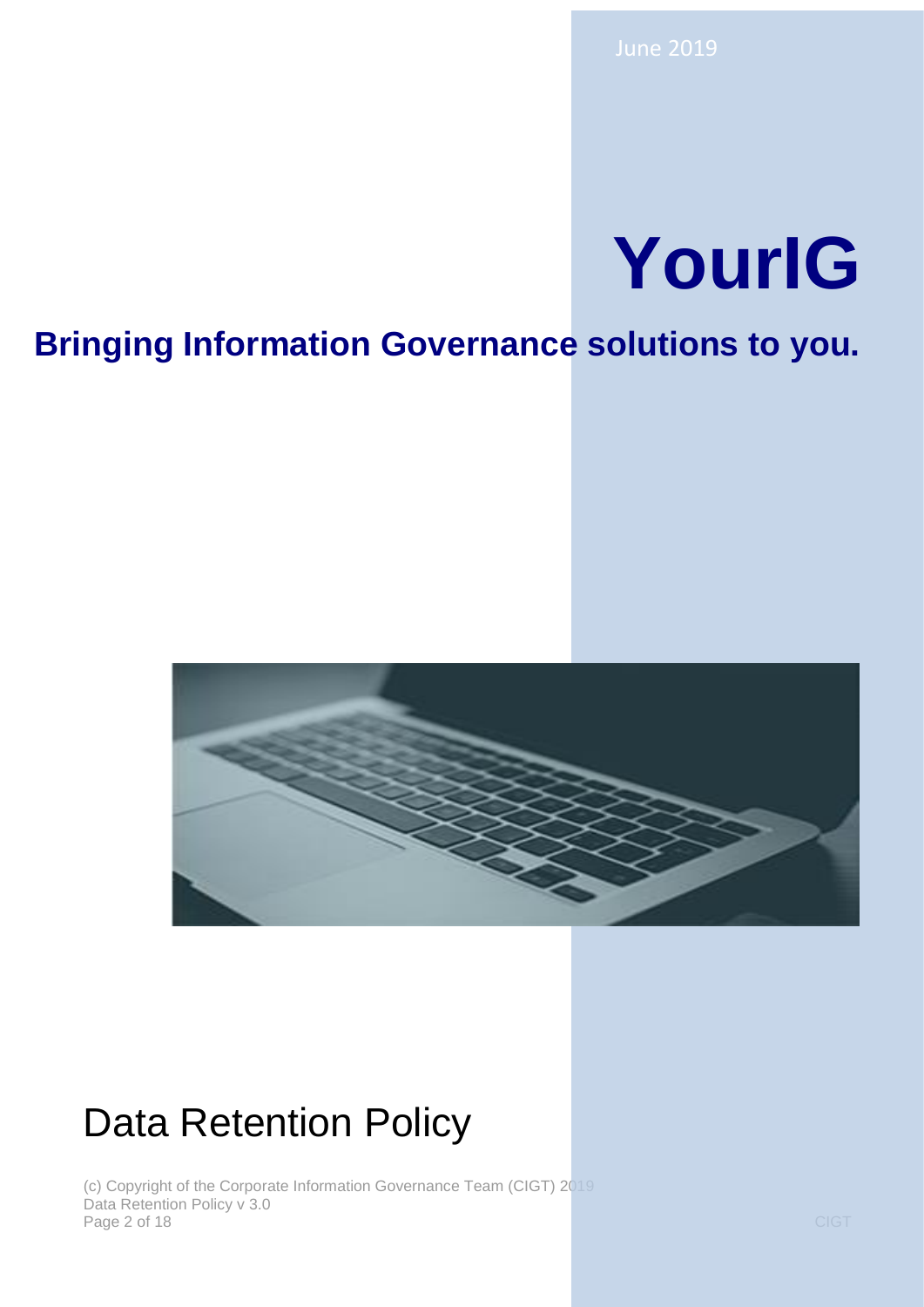Information Governance (IG) Services.





## **Data Retention Policy for**

### **Hurst Green Primary School**

#### **Legal Obligations**

Article 5 of the General Data Protection Regulation defines the principles relating to the processing of personal data. Article 5, 1(e) states……

'*Personal data shall be kept in a form which permits identification of data subjects for no longer than is necessary for the purposes for which the personal data are processed; personal data may be stored for longer periods insofar as the personal data will be processed solely for archiving purposes in the public interest, scientific or historical research purposes or statistical purposes in accordance with Article 89(1) of the applied GDPR subject to implementation of the appropriate technical and organisational measures required by the applied GDPR in order to safeguard the rights and freedoms of the data subject ('storage limitation')*

Data Protection Act 2018, Chapter 2, Section 90 sets out the fifth data protection principle (*requirement that personal data be kept for no longer than is necessary*).

To this end, the School and the School Governing Body has adopted the Policy as specified below.

#### **Purpose**

The purpose of this policy is to provide a statement of intent on how the school intends to manage its data in terms of retention.

The policy is underpinned by the GDPR Article 5 1(e) and Data Protection Act 2018 'storage limitation' and 'data minimisation' Principle, in respect of hard copy and electronic information.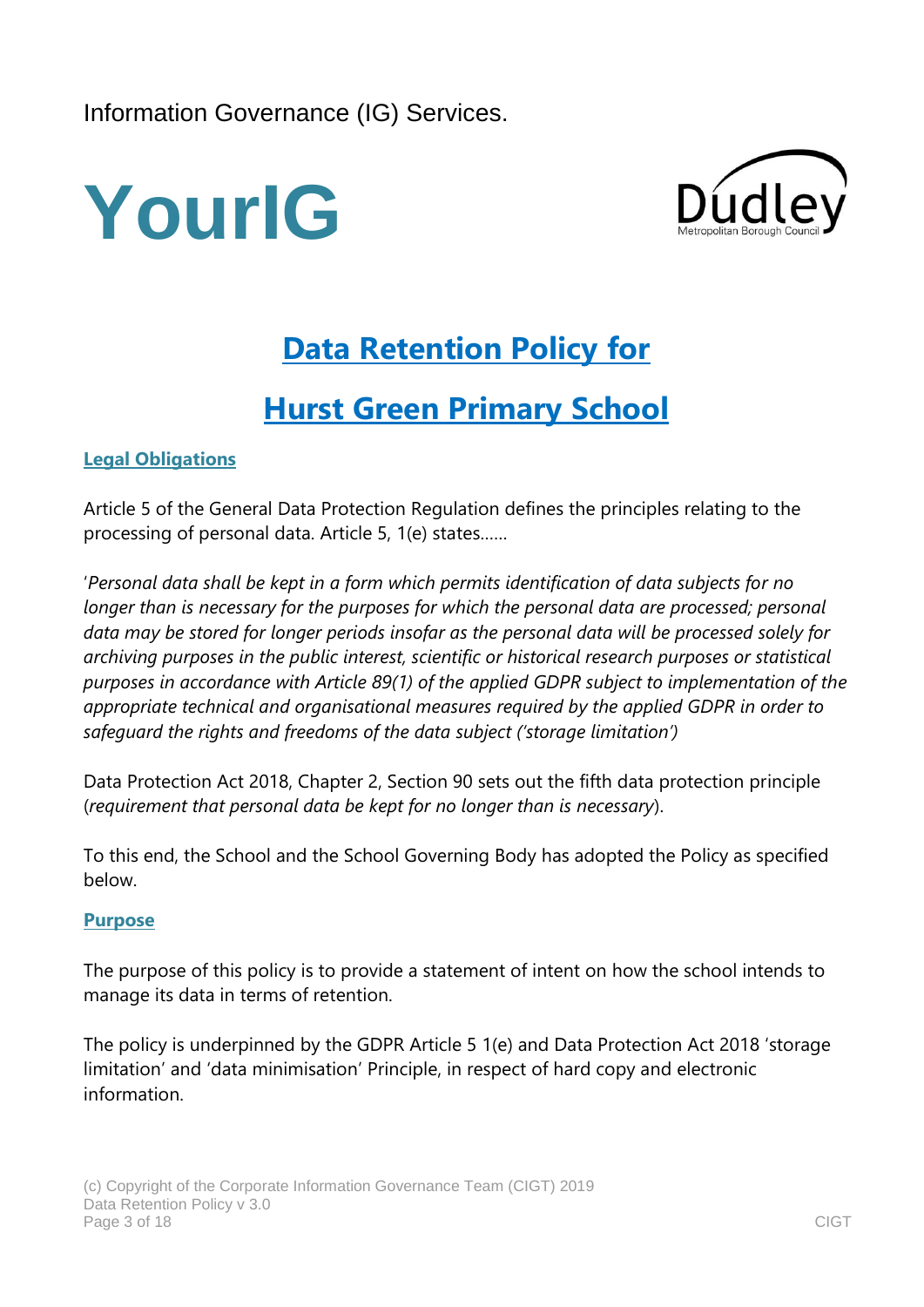#### **Scope**

The school is aware that at present there isn't a sector wide data retention policy guidance document. However, there are examples of best practice which the school follows including the Information and Records Management Society (Information Management Toolkit for Schools) (the school has a link from its Pupil Privacy Notice to the Toolkit).

It is the intention of Hurst Green Primary School to ensure that all records and the information contained therein are:

**Accurate** - records are always reviewed to ensure that they are a full and accurate representation of the transactions, activities or practices that they document.

**Accessible** - records are always made available and accessible when required (*with additional security permissions for selected staff where the document content requires it).*

**Complete** - records have integrity in terms of content, context and structure.

**Compliant** - records always comply with any legal and regulatory record keeping requirements

**Monitored –** staff, and system compliance with this Data Retention Policy is regularly monitored to ensure that the objectives and principles are being complied with and that all legal and regulatory requirements are being adhered to.

#### **Data Retention**

The school recognises that data retention is based on justification, i.e. if the school can justify it, the school can keep it!

The school also recognises the following:

- (1) Why it is holding the data in the first instance (please refer to the school's Privacy Notice)
- (2) The legal duty to retain the information for a set period of time
- (3) The need to transfer data from one school to another and in doing so whether there is still a requirement to keep the information
- (4) It's actual responsibility, i.e. is appropriate long term retention is someone else's job such as the receiving institution or local authority?
- (5) Expectations of Ofsted and what they expect in terms of the length of time schools can perform detailed reporting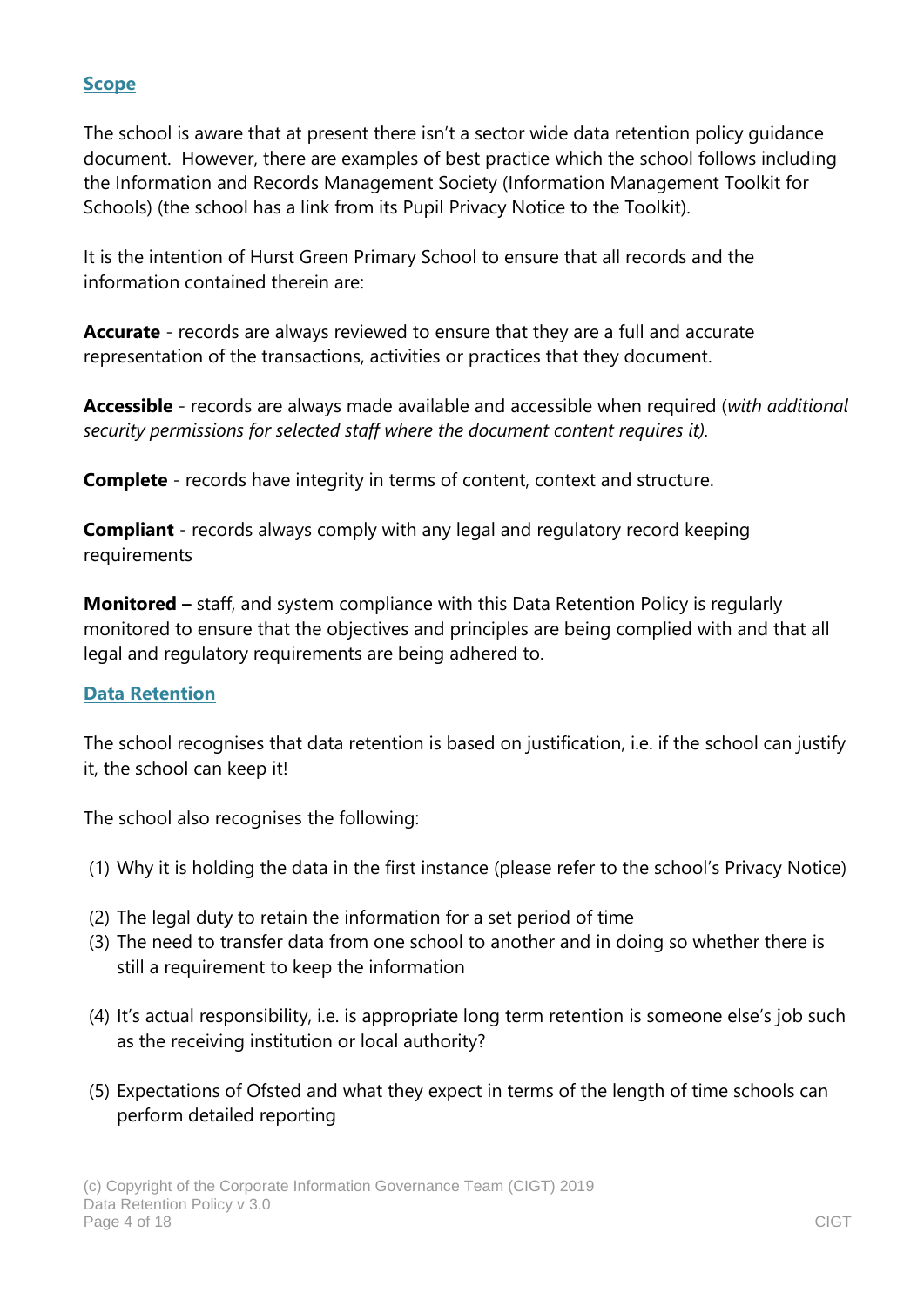(6) In some instances, the use of aggregated data (counts of pupils) or de-personalised data (individual rows but with names and other identifiers removed)

#### **Data Retention Housekeeping**

For all data and records obtained, used and stored within the school, we: -

- (1) Carry out periodical reviews of the data retained, checking purpose, continued validity, accuracy and requirement to retain
- (2) Establish and verify retention periods for the data
- (3) Have processes in place to ensure that records pending audit, litigation or investigation are not destroyed or altered
- (4) Transfer paper based records and data to an alternative media format in instances of long retention periods (*with the lifespan of the media and the ability to migrate data where necessary always being considered*)

#### **Information Asset Register**

All data assets have designated owners to ensure accountability and a systematic approach to data retention and destruction. The Information Asset Owners are identified in Hurst Green Primary School's Information Asset Register.

The Information Asset Register identifies the data asset, data asset owner, lawful basis for processing personal data, access and security, format, retention periods, risks/impacts, data protection impact assessments undertaken and whether a privacy notice is in place. It also records any data breaches against the information asset.

#### **Data Retention Schedule**

Data Protection Law does not impose specific limits or prescriptions on periods of retention for any data. Nevertheless, the school recognises the importance to put in place a Data Retention Policy to demonstrate compliance with the 'storage limitation' principle. It also recognises that the retention of data varies greatly with the different area of administration of school life.

The Data Retention Schedule [\(Appendix 1\)](#page-7-0) which forms part of this policy has been arranged broadly into three periods of data retention: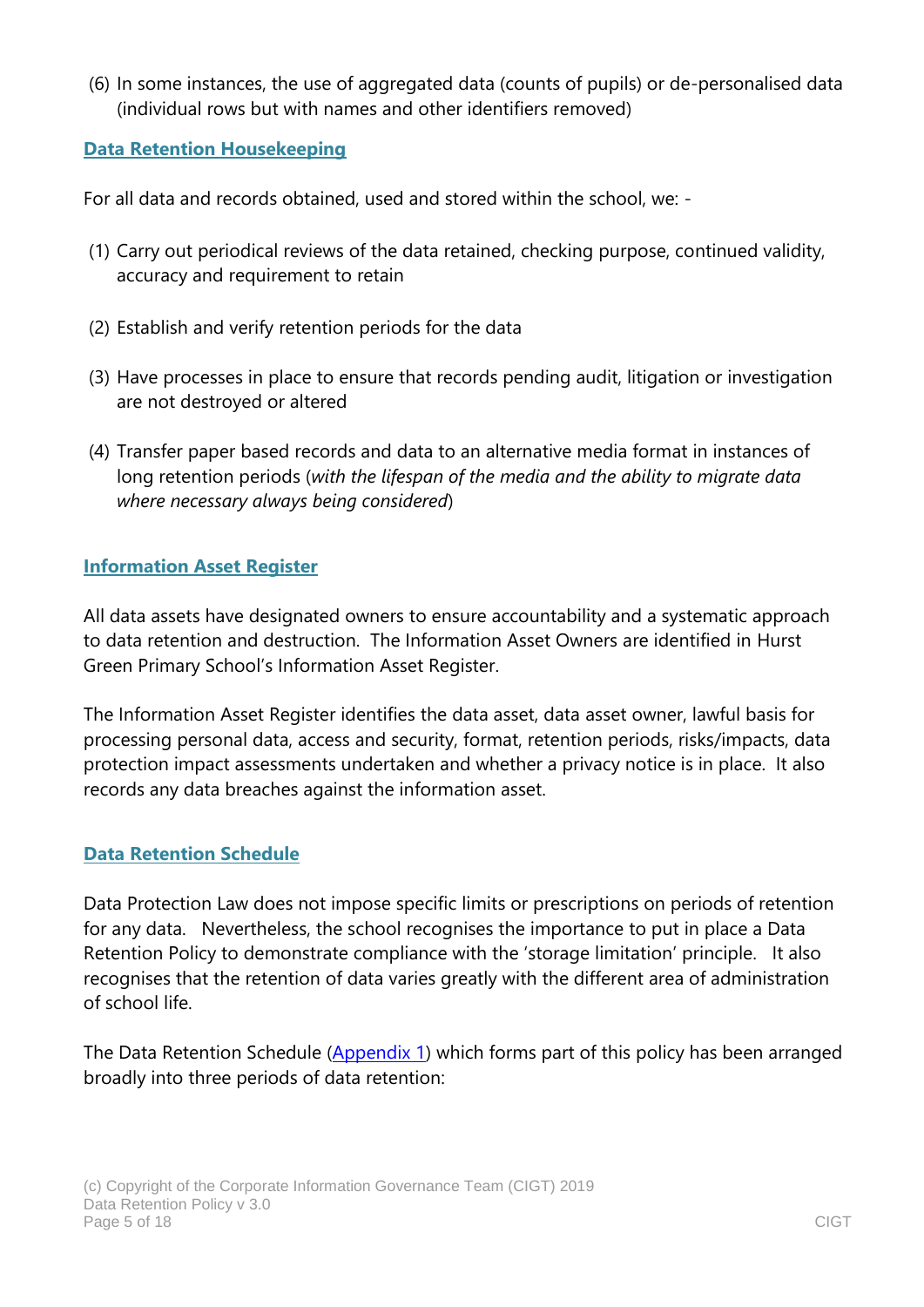#### **[SHORT TERM RETENTION](#page-7-1) PERIOD:**

 One month after the event about which the school has created data is active, in order to ensure any 'loose ends' are tied up, e.g. data retention around CCTV images being retained for 30 days unless requested as part of an incident and then stored and archived for 12 months.

#### **[MEDIUM TERM RETENTION PERIOD:](#page-8-0)**

- One year after the pupil to whom the data relates has left the school, in order to ensure smooth 'handover' activity related to the child if passed on to a subsequent school.
- For 6 years after a pupil has left school, to support longer term but detailed analysis of progress, attainment, support for different pupil groups etc.

#### **[LONG TERM RETENTION PERIOD:](#page-12-0)**

 Long term, until the child is 25 years of age or older, for instances where detailed information about activities in school may form an important part of safeguarding for that individual or where records of special educational needs are held and to maintain a record of SATS and exam results.

Appendix 2.0 specifically highlights the Data Retention Schedule which may be applied to data held within a Management Information System (MIS).

Whilst the Data Retention Schedule draws on recommended "best practice" retention periods from the IRMS Schools Toolkit and the Department for Education Data Protection Toolkit for Schools, this Data Retention Policy takes into account that there is not a definitive standard across the sector. It also uses other best practice retention guidelines from within the sector.

Where there is any ambiguity or doubt over the retention period of records then Hurst Green Primary School has sort legal advice.

#### **Data Destruction**

All information of a confidential or sensitive nature will be destroyed in a secure way. This ensures that Hurst Green Primary School is compliant with Data Protection Law and recognises the duty of confidentiality.

Hurst Green Primary School is committed to the secure and safe disposal of any confidential waste and information assets in accordance with the school's contractual and legal obligations and that the school does so in an ethical and compliant manner.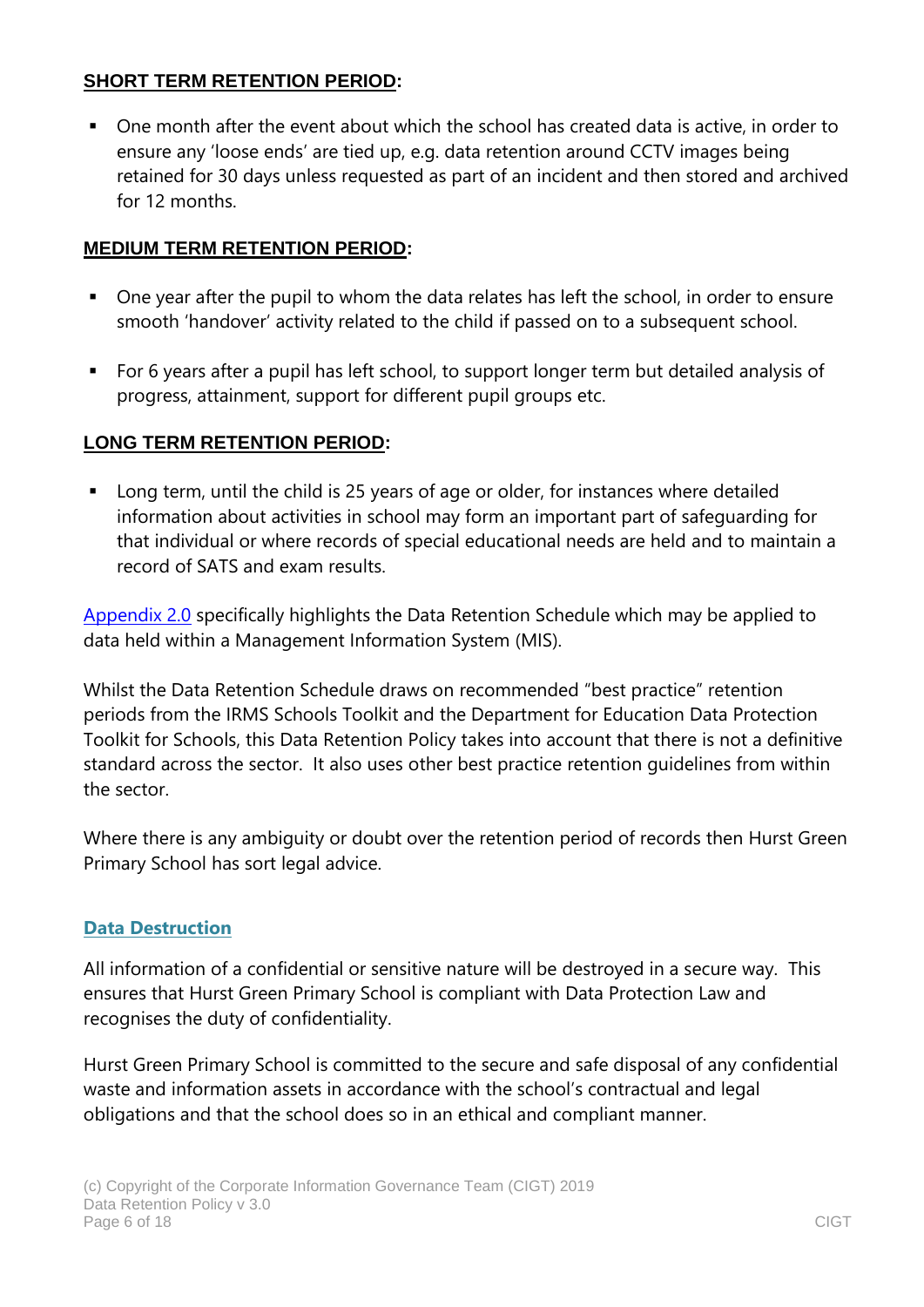Hurst Green Primary School confirm that our approach and procedures comply with the laws and provisions made in the General Data Protection Regulation (GDPR) and that staff are trained and advised accordingly on the procedures and controls in place.

The school will maintain a record of disposal of information assets.

[Appendix 3.0](#page-17-0) of this policy provides a record of disposal used by the school.

#### **Outcomes**

By implementing the Data Retention Policy, Hurst Green Primary School and Governing Body will:

- 1. Support the efficient and effective use of the school's infrastructure through appropriate data storage
- 2. Minimise the risk to personal data through data minimisation
- 3. Avoid inaccurate or duplicate data
- 4. Meet legislative and regulatory requirements for the deletion of data
- 5. Meet the requirements of Data Protection Law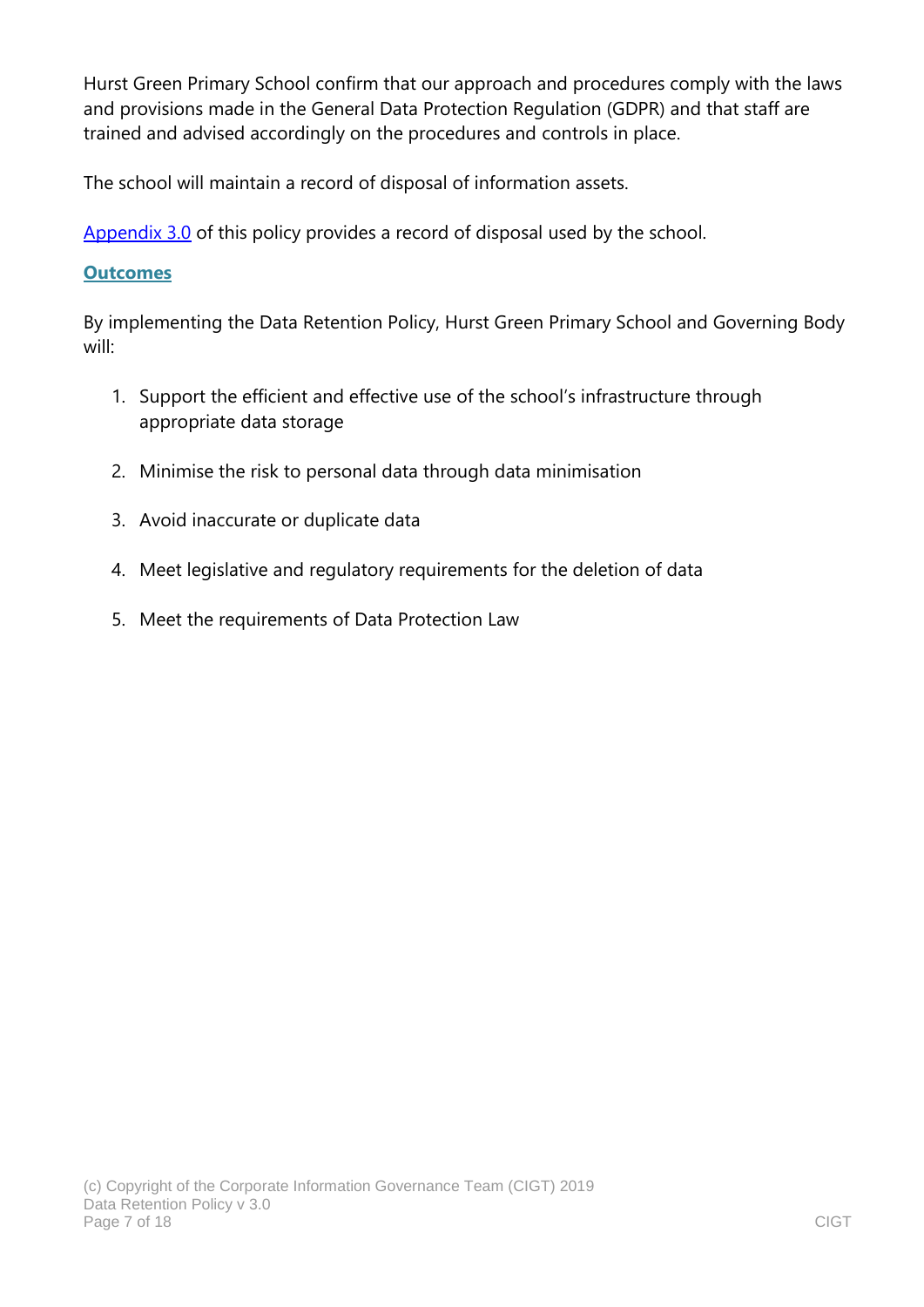

<span id="page-7-1"></span><span id="page-7-0"></span>

| <b>APPENDIX 1.0: Data Retention Schedule</b>                                      |                                                                                                  |                                                                                                                                             |                                                  |                                          |                                                                                        |  |  |
|-----------------------------------------------------------------------------------|--------------------------------------------------------------------------------------------------|---------------------------------------------------------------------------------------------------------------------------------------------|--------------------------------------------------|------------------------------------------|----------------------------------------------------------------------------------------|--|--|
| <b>Document</b>                                                                   | <b>Content</b>                                                                                   | <b>Retention Period</b>                                                                                                                     | <b>Disposal</b>                                  | <b>Information Asset</b><br><b>Owner</b> | <b>Good Practice</b>                                                                   |  |  |
| <b>SHORT TERM RETENTION PERIOD</b>                                                |                                                                                                  |                                                                                                                                             |                                                  |                                          |                                                                                        |  |  |
| <b>CCTV</b>                                                                       | Images of pupils,<br>workforce, visitors                                                         | Images will be retained for 30<br>days unless requested as part<br>of an incident and then stored<br>and archived for 12 months             | Deleted electronically<br>by Data Controller     | N/A                                      | Considered good<br>practice within the<br>industry                                     |  |  |
| Evidence of Right to<br>Work (Home Office)                                        | Evidence of Right to Work<br>for successful candidates                                           | Home Office requires<br>documents are kept for<br>termination of employment +<br>not less than 2 years                                      | Secure disposal by the<br>Data Controller        | <b>Headteacher/SBM</b>                   | <b>DfE</b> Data<br><b>Protection Toolkit</b><br>for Schools                            |  |  |
| <b>Information Society</b><br>Services app, e.g.<br>Purple Mash,<br>Tapestry, etc | Name of pupil<br>$\blacksquare$<br><b>Class</b>                                                  | For the duration of the pupil's<br>time at school                                                                                           | Deleted electronically<br>by the Data Controller | <b>Headteacher/SBM</b>                   | Data Controller to<br>consider the lawful<br>basis for retaining<br>beyond this period |  |  |
| Parental consent<br>forms for School<br>Trips (no major<br>incident)              | Pupil name<br>$\blacksquare$<br>Next of kin contact details                                      | Conclusion of the trip (or at<br>the end of the academic<br>year). If in doubt the school<br>should seek legal advice                       | Secure disposal by the<br>Data Controller        | <b>Headteacher/SBM</b>                   | <b>DfE</b> Data<br><b>Protection Toolkit</b><br>for Schools                            |  |  |
| <b>Staff Pre-</b><br>employment vetting<br>information                            | <b>DBS Checks</b>                                                                                | The school does not have to<br>keep copies of DBS<br>certificates. If school does so<br>copy must NOT be retained<br>for more than 6 months | Secure disposal by the<br>Data Controller        | <b>Headteacher/SBM</b>                   | <b>IRMS Toolkit for</b><br>Schools                                                     |  |  |
| <b>Staff Recruitment</b><br>and Selection                                         | Candidate assessment/<br>shortlisting notes<br>Interview notes<br>Unsuccessful applications<br>× | All relevant information should<br>be added to staff personal file.<br>All other information retained<br>for 6 months                       | Secure disposal by the<br>Data Controller        | <b>Headteacher/SBM</b>                   | <b>IRMS Toolkit for</b><br>Schools                                                     |  |  |
| Unsuccessful<br>candidates                                                        | Application forms<br>×<br>Interview notes                                                        | 6 months to 1 year                                                                                                                          | Secure disposal by the<br>Data Controller        | <b>Headteacher/SBM</b>                   | <b>Chartered Institute</b><br>of Personnel and<br>Development                          |  |  |
| Text/Communication<br>app between parents<br>& schools                            | Name and contact details<br>of those with parental<br>responsibility                             | For the duration of the pupil's<br>time at school                                                                                           | Deleted electronically<br>by Data Controller     | <b>Headteacher/SBM</b>                   | Data Controller to<br>consider the lawful<br>basis for retaining<br>beyond this period |  |  |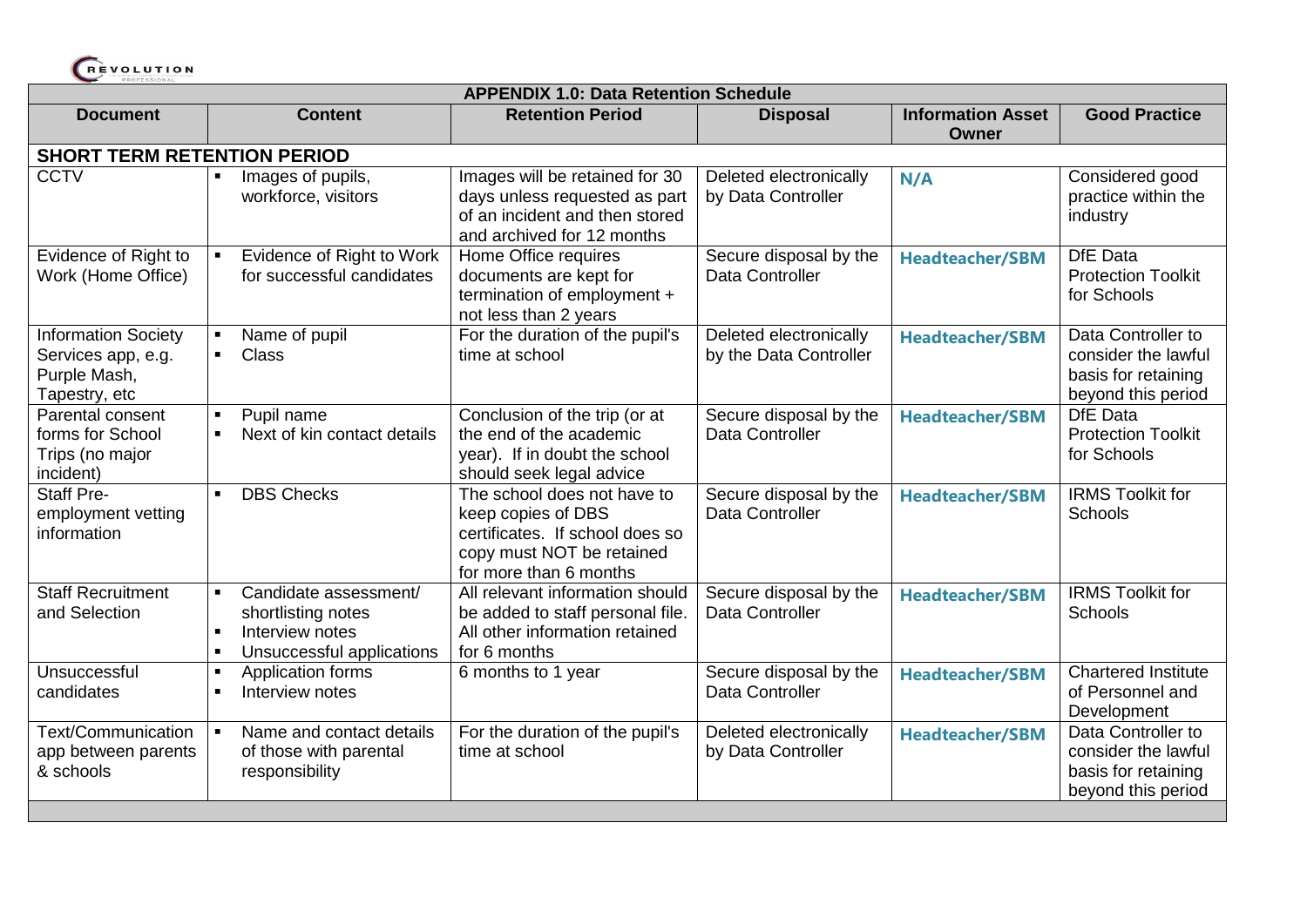<span id="page-8-0"></span>

| <b>Document</b>                                                                 | <b>Content</b>                                                                                | <b>Retention Period</b>                                                                                                                                                                                                                       | <b>Disposal</b>                                                                                       | <b>Information Asset</b><br>Owner | <b>Good Practice</b>                                        |  |  |  |
|---------------------------------------------------------------------------------|-----------------------------------------------------------------------------------------------|-----------------------------------------------------------------------------------------------------------------------------------------------------------------------------------------------------------------------------------------------|-------------------------------------------------------------------------------------------------------|-----------------------------------|-------------------------------------------------------------|--|--|--|
| <b>MEDIUM TERM RETENTION PERIOD</b>                                             |                                                                                               |                                                                                                                                                                                                                                               |                                                                                                       |                                   |                                                             |  |  |  |
| <b>Accident Reporting</b>                                                       | Contains information<br>relating to individuals                                               | <b>Adults and Children - Accident</b><br>Book $+3$ years after last entry<br>$(i.e.$ if it takes 5 years to<br>complete book must be<br>retained for a further 3 years)                                                                       | Secure disposal by the<br>Data Controller                                                             | <b>Headteacher/SBM</b>            | <b>IRMS Toolkit for</b><br>Schools                          |  |  |  |
| Admissions files<br>(successful)                                                | Pupil data received and<br>used at point of enrolment<br>Data used in MIS as a<br>core record | Pupil at school + 1 year                                                                                                                                                                                                                      | Secure disposal by the<br>Data Controller                                                             | <b>Headteacher/SBM</b>            | <b>DfE</b> Data<br><b>Protection Toolkit</b><br>for Schools |  |  |  |
| Admissions files<br>(unsuccessful)                                              | Pupil data                                                                                    | Resolution of case + 1 year                                                                                                                                                                                                                   | Secure disposal by the<br>Data Controller                                                             | <b>Headteacher/SBM</b>            | <b>IRMS Toolkit for</b><br>Schools                          |  |  |  |
| <b>Board of Governors</b>                                                       | Agenda, meeting notes,<br>minutes                                                             | The Local Authority is only<br>required to make these<br>available for 10 years from the<br>date of the meeting                                                                                                                               | Consult local archives<br>before disposal                                                             | <b>Headteacher/SBM</b>            | <b>IRMS Toolkit for</b><br>Schools                          |  |  |  |
| <b>Board of Governors</b><br><b>Action Plans and</b><br><b>Policy Documents</b> | Action Plans & policy<br>documents created and<br>administered by<br>Governing Body           | Until superseded                                                                                                                                                                                                                              |                                                                                                       | <b>Headteacher/SBM</b>            | <b>IRMS Toolkit for</b><br>Schools                          |  |  |  |
| Board of Governors<br>Records relating to<br>complaints                         | Meeting notes<br>Reports                                                                      | Date of resolution $+ 6$ years<br>then review                                                                                                                                                                                                 | Secure disposal by the<br>Data Controller                                                             | <b>Headteacher/SBM</b>            | <b>IRMS Toolkit for</b><br>Schools                          |  |  |  |
| <b>EYFS</b>                                                                     | Pupil information<br>Nursery register                                                         | Records should be retained<br>for a reasonable period of<br>time after children have left<br>the provision (e.g. three<br>years) or until the next Ofsted<br>inspection after the child has<br>left the setting (whichever is<br>the soonest) | <b>Common Transfer File</b><br>by the Data Controller<br>or Secure disposal by<br>the Data Controller | <b>Headteacher/SBM</b>            | Childcare Act 2006                                          |  |  |  |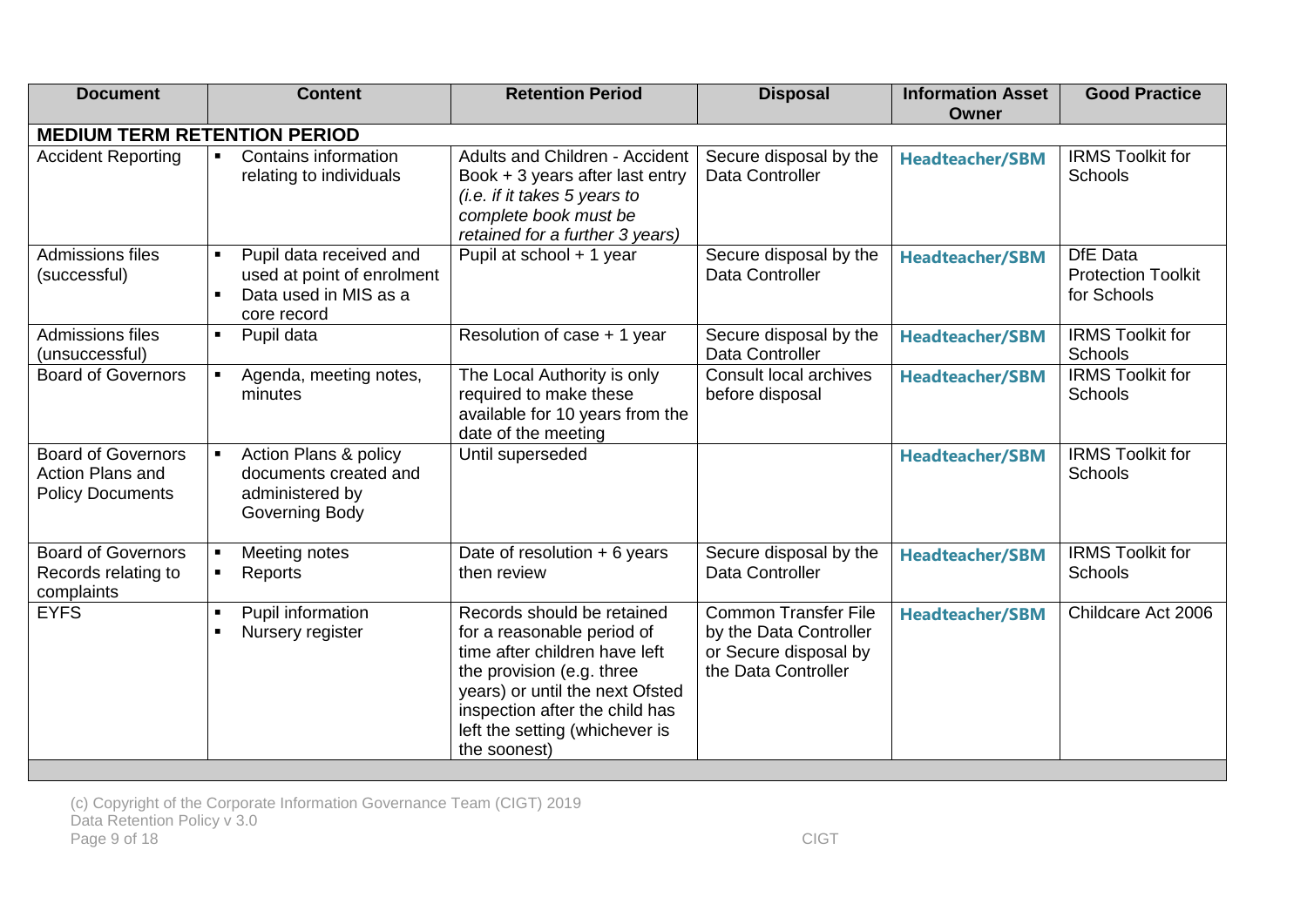| <b>Document</b>                                                                                           | <b>Content</b>                                                                | <b>Retention Period</b>                                                                                                                                                     | <b>Disposal</b>                           | <b>Information Asset</b><br><b>Owner</b> | <b>Good Practice</b>                                                                   |
|-----------------------------------------------------------------------------------------------------------|-------------------------------------------------------------------------------|-----------------------------------------------------------------------------------------------------------------------------------------------------------------------------|-------------------------------------------|------------------------------------------|----------------------------------------------------------------------------------------|
| <b>MEDIUM TERM RETENTION PERIOD</b>                                                                       |                                                                               |                                                                                                                                                                             |                                           |                                          |                                                                                        |
| <b>Free School Meals</b><br>Registers                                                                     | Pupil information (where<br>registers are used as a<br>basis for funding      | Current year $+ 6$ years                                                                                                                                                    | Secure disposal by the<br>Data Controller | <b>Headteacher/SBM</b>                   | <b>IRMS Toolkit for</b><br><b>Schools</b>                                              |
| <b>Medical Conditions</b>                                                                                 | Name of Pupil<br><b>Medical Conditions</b><br>Medicine administration         | Medical conditions + ongoing<br>management. Pupil at school<br>+ 1 year                                                                                                     | Secure disposal by the<br>Data Controller | <b>Headteacher/SBM</b>                   | DfE Data<br><b>Protection Toolkit</b><br>for Schools                                   |
| Minutes of Senior<br>Leadership Team &<br>meetings of other<br>internal                                   | Minutes of SLT<br>Minutes from internal<br>meetings                           | Date of meeting + 3 years<br>then review annually, or as<br>required if not destroyed                                                                                       | Secure disposal by the<br>Data Controller | <b>Headteacher/SBM</b>                   | <b>IRMS Toolkit for</b><br>Schools                                                     |
| Ofsted Reports and<br>papers                                                                              |                                                                               | Life of report and then review                                                                                                                                              | Secure disposal by the<br>Data Controller | <b>Headteacher/SBM</b>                   | <b>IRMS Toolkit for</b><br>Schools                                                     |
| <b>Photo Consent</b><br>Forms                                                                             | Name of parental<br>responsibility<br>Signature                               | For the duration of the pupil's<br>time at school                                                                                                                           | Secure disposal by the<br>Data Controller | <b>Headteacher/SBM</b>                   | Data Controller to<br>consider the lawful<br>basis for retaining<br>beyond this period |
| <b>Property Files</b>                                                                                     | Maintenance logs<br>$\blacksquare$<br>Work carried out by<br>п<br>contractors | These should be retained by<br>the school whilst the building<br>belongs to the school and<br>should be passed on to any<br>new owners if the building is<br>leased or sold | Secure disposal by the<br>Data Controller | <b>Headteacher/SBM</b>                   | <b>IRMS Toolkit for</b><br>Schools                                                     |
| <b>Pupil Premium Fund</b><br>Records                                                                      | Pupil premium fund<br>details                                                 | Date pupil leaves + 6 years                                                                                                                                                 | Secure disposal by the<br>Data Controller | <b>Headteacher/SBM</b>                   | <b>IRMS Toolkit for</b><br>Schools                                                     |
| Records relating to<br>any reportable death,<br>injury, disease or<br>dangerous<br>occurrence<br>(RIDDOR) | Reporting of injuries,<br>diseases and dangerous<br>occurrences               | Date of Incident $+3$ years<br>provided that all records<br>relating to the incident are<br>held on personnel file                                                          | Secure disposal by the<br>Data Controller | <b>Headteacher/SBM</b>                   | <b>DfE</b> Data<br><b>Protection Toolkit</b><br>for Schools                            |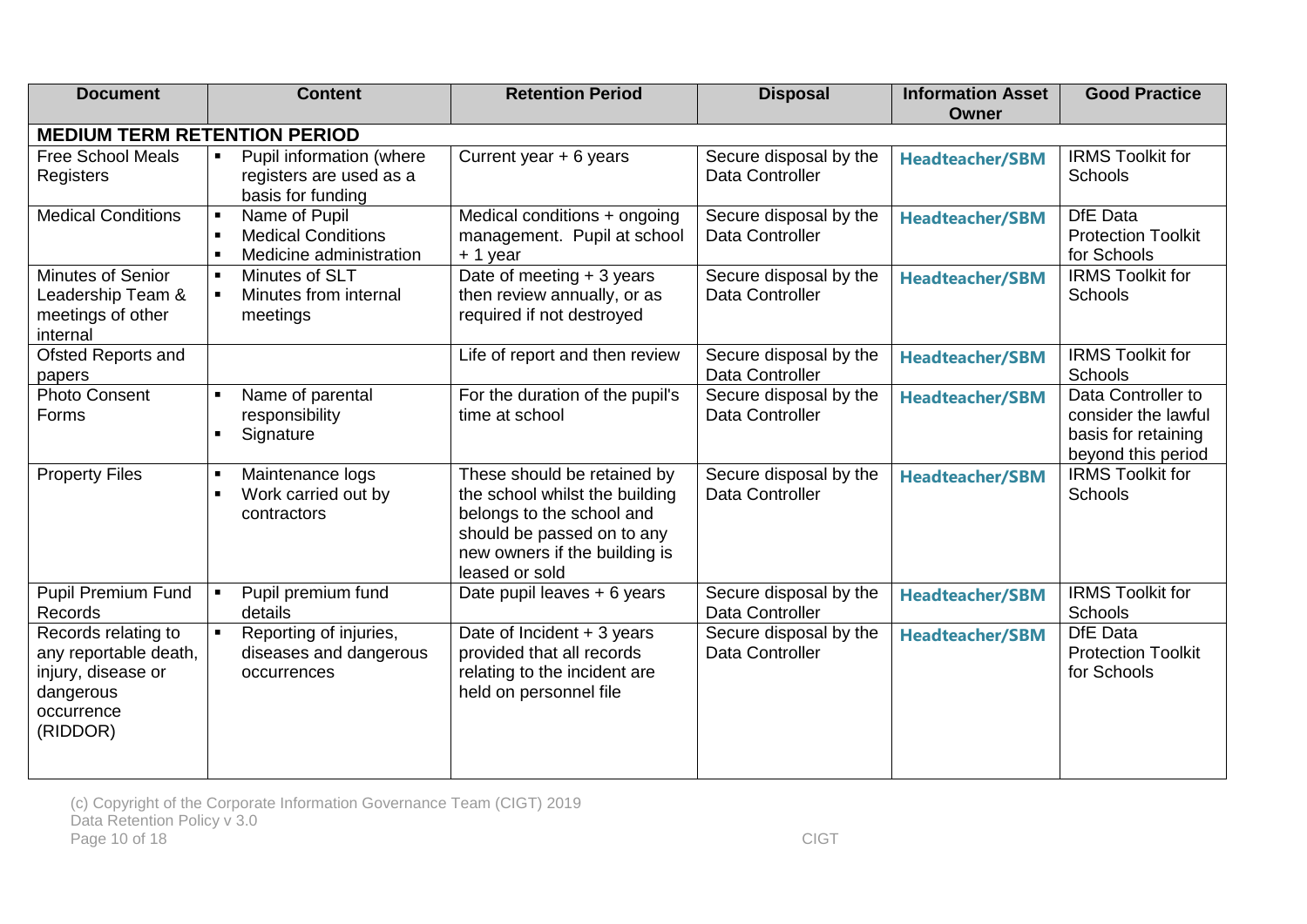| <b>Document</b>                                                                    | <b>Content</b>                                                                 | <b>Retention Period</b>                                                                                                                                                                                                              | <b>Disposal</b>                                  | <b>Information Asset</b><br>Owner | <b>Good Practice</b>                      |
|------------------------------------------------------------------------------------|--------------------------------------------------------------------------------|--------------------------------------------------------------------------------------------------------------------------------------------------------------------------------------------------------------------------------------|--------------------------------------------------|-----------------------------------|-------------------------------------------|
| <b>MEDIUM TERM RETENTION PERIOD</b>                                                |                                                                                |                                                                                                                                                                                                                                      |                                                  |                                   |                                           |
| Returns made to<br>central government                                              |                                                                                | Current year + 6 years                                                                                                                                                                                                               | Deleted electronically<br>by the Data Controller | <b>Headteacher/SBM</b>            | <b>IRMS Toolkit for</b><br><b>Schools</b> |
| <b>School Census</b><br><b>Returns</b>                                             |                                                                                | Current year $+5$ years                                                                                                                                                                                                              | Secure disposal by the<br>Data Controller        | <b>Headteacher/SBM</b>            | <b>IRMS Toolkit for</b><br>Schools        |
| <b>Schools Meals</b><br>Registers                                                  | Pupil information<br>$\blacksquare$                                            | Current year $+3$ years                                                                                                                                                                                                              | Secure disposal by the<br>Data Controller        | <b>Headteacher/SBM</b>            | <b>IRMS Toolkit for</b><br>Schools        |
| Staff Absence and<br>Attendance                                                    | Annual leave record<br>$\blacksquare$<br>Absence record<br>Sickness record     | Current year + 3 years                                                                                                                                                                                                               | Secure disposal by the<br>Data Controller        | <b>Headteacher/SBM</b>            | <b>IRMS Toolkit for</b><br>Schools        |
| <b>Staff Development</b><br><b>Plans</b>                                           | Courses and training<br>$\blacksquare$                                         | Life of the Plan $+6$ years                                                                                                                                                                                                          | Secure disposal by the<br>Data Controller        | <b>Headteacher/SBM</b>            | <b>IRMS Toolkit for</b><br>Schools        |
| Staff Discipline and<br>Grievance                                                  | Letters, reports and<br>$\blacksquare$<br>meeting notes relating to<br>cases   | Oral warning - Date of<br>warning $+ 6$ months<br>Written warning (Level $1$ ) -<br>Date of warning $+ 6$ months<br>Written warning (Level $2$ ) –<br>Date of warning + 12 months<br>Final warning - Date of<br>warning $+18$ months | Secure disposal by the<br>Data Controller        | <b>Headteacher/SBM</b>            | <b>IRMS Toolkit for</b><br>Schools        |
| <b>Staff Payslips</b>                                                              | Copies<br>$\blacksquare$                                                       | Current + 6 years                                                                                                                                                                                                                    | Secure disposal by the<br>Data Controller        | <b>Headteacher/SBM</b>            | <b>IRMS Toolkit for</b><br>Schools        |
| <b>Staff Performance</b><br>Assessment (annual<br>appraisal/assessment<br>records) | <b>Personal Development</b><br>$\blacksquare$<br>Record<br>Promotion/regrading | Current + 6 years                                                                                                                                                                                                                    | Secure disposal by the<br>Data Controller        | <b>Headteacher/SBM</b>            | <b>IRMS Toolkit for</b><br>Schools        |
| <b>Staff Personnel Files</b>                                                       | Personal and sensitive<br>$\blacksquare$<br>data                               | Termination of employment +<br>6 years                                                                                                                                                                                               | Secure disposal by the<br>Data Controller        | <b>Headteacher/SBM</b>            | <b>IRMS Toolkit for</b><br>Schools        |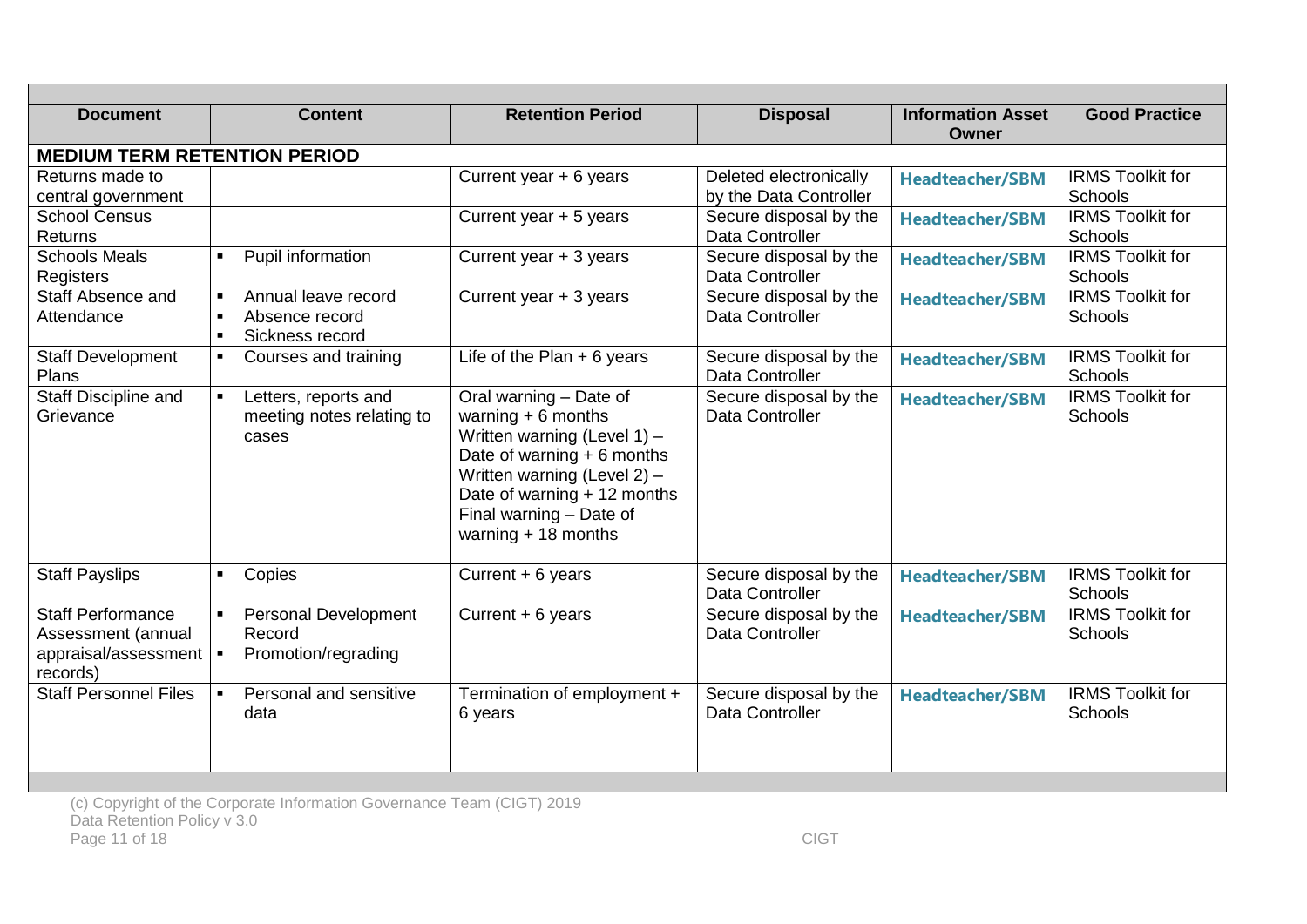| <b>Document</b>                                       | <b>Content</b>                                                                                   | <b>Retention Period</b>                                                                                                                                                                                                                                                | <b>Disposal</b>                           | <b>Information Asset</b><br><b>Owner</b> | <b>Good Practice</b>                                        |
|-------------------------------------------------------|--------------------------------------------------------------------------------------------------|------------------------------------------------------------------------------------------------------------------------------------------------------------------------------------------------------------------------------------------------------------------------|-------------------------------------------|------------------------------------------|-------------------------------------------------------------|
| <b>MEDIUM TERM RETENTION PERIOD</b>                   |                                                                                                  |                                                                                                                                                                                                                                                                        |                                           |                                          |                                                             |
| Staff pre-employment $\vert \bullet \vert$<br>vetting | Home Office checks                                                                               | Home Office records kept for<br>termination of Employment +<br>not less than 2 years                                                                                                                                                                                   | Secure disposal by the<br>Data Controller | <b>Headteacher/SBM</b>                   | <b>IRMS Toolkit for</b><br>Schools                          |
| <b>Staff Timesheets</b>                               | Record of staff onsite<br>(logging in and out)                                                   | Current + 3 years                                                                                                                                                                                                                                                      | Secure disposal by the<br>Data Controller | <b>Headteacher/SBM</b>                   | <b>IRMS Toolkit for</b><br><b>Schools</b>                   |
| <b>Student Attendance</b><br>Registers                | Pupil attendance<br>information                                                                  | Date of last entry $+3$ years                                                                                                                                                                                                                                          | Secure disposal by the<br>Data Controller | <b>Headteacher/SBM</b>                   | <b>IRMS Toolkit for</b><br><b>Schools</b>                   |
| <b>Student Behaviour</b>                              |                                                                                                  | Pupil at school + 1 year                                                                                                                                                                                                                                               | Secure disposal by the<br>Data Controller | <b>Headteacher/SLT</b>                   | <b>DfE</b> Data<br><b>Protection Toolkit</b><br>for Schools |
| <b>Student Books</b>                                  | <b>Class Record Books</b><br><b>Mark Books</b><br><b>Records of Homework set</b><br>Student work | Current Year + 1 Year<br>Where possible student's<br>work should be returned to<br>the students at the end of<br>the academic year                                                                                                                                     | Secure disposal by the<br>Data Controller | <b>Headteacher/SLT</b>                   | <b>IRMS Toolkit for</b><br>Schools                          |
| <b>Student Exclusions</b>                             |                                                                                                  | Pupil at school + 1 year.<br>Exclusion data should be<br>'passed on' to subsequent<br>settings. The school then has<br>the responsibility for retaining<br>the full history of the child.<br>The school should already<br>ensure that the LA has the<br>exclusion data | Secure disposal by the<br>Data Controller | <b>Headteacher/SBM</b>                   | <b>DfE</b> Data<br><b>Protection Toolkit</b><br>for Schools |
| Visitor Books and<br>signing in sheets                | Name of individual<br>Company<br>Time of entry and<br>departure<br><b>Vehicle Registration</b>   | Last entry in the visitor book $+$<br>6 years then review                                                                                                                                                                                                              | Secure disposal by the<br>Data Controller | <b>Headteacher/SBM</b>                   | <b>IRMS Toolkit for</b><br>Schools                          |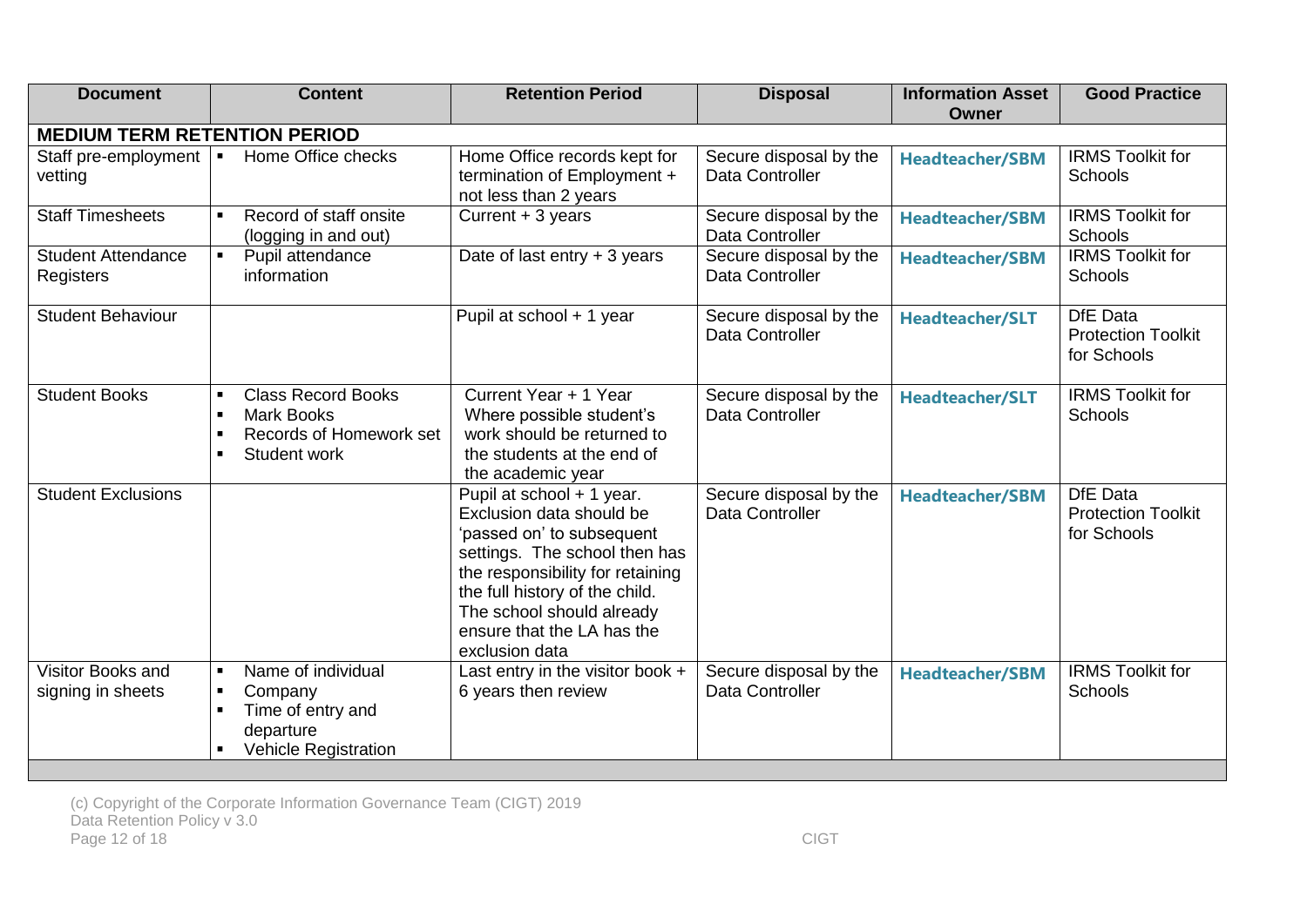<span id="page-12-0"></span>

| <b>Document</b>                                                | <b>Content</b>                            | <b>Retention Period</b>                                                                                                                                                                                                                | <b>Disposal</b>                                                                                                                                         | <b>Information Asset</b><br><b>Owner</b> | <b>Good Practice</b>                                                                           |  |  |  |
|----------------------------------------------------------------|-------------------------------------------|----------------------------------------------------------------------------------------------------------------------------------------------------------------------------------------------------------------------------------------|---------------------------------------------------------------------------------------------------------------------------------------------------------|------------------------------------------|------------------------------------------------------------------------------------------------|--|--|--|
| <b>LONG TERM RETENTION PERIOD</b>                              |                                           |                                                                                                                                                                                                                                        |                                                                                                                                                         |                                          |                                                                                                |  |  |  |
| Children<br>Safeguarding Files                                 | Personal and sensitive<br>data            | Record transferred from<br>primary school to receiving<br>school. Secondary school to<br>retain from DOB of the child +<br>25 years as part of Student<br><b>Education Record</b>                                                      | <b>Common Transfer File</b><br>by the Data Controller.<br>Data at source will<br>need to be disposed of<br>in line with appropriate<br>retention period | SENCo/Designated<br>Safeguarding Lead    | <b>IRMS Toolkit for</b><br>Schools (in<br>consultation with<br>Safeguarding<br>Children Group) |  |  |  |
| <b>CPOMS</b>                                                   | Personal and sensitive<br>data            | Record transferred from<br>primary school to receiving<br>school. Secondary school to<br>retain from DOB of the child +<br>25 years as part of Student<br><b>Education Record</b>                                                      | <b>Common Transfer File</b><br>by the Data Controller.<br>Data at source will<br>need to be disposed of<br>in line with appropriate<br>retention period | SENCo/Designated<br>Safeguarding Lead    | <b>IRMS Toolkit for</b><br>Schools (in<br>consultation with<br>Safeguarding<br>Children Group) |  |  |  |
| Parental consent<br>forms for School<br>Trips (major incident) | Pupil name<br>Next of kin contact details | Record transferred from<br>primary school to receiving<br>school. Retained from DOB<br>of the child $+25$ years.<br>Consent retained for all pupils<br>to show rules had been<br>followed for all students                             | Secure disposal by the<br>Data Controller                                                                                                               | <b>Headteacher/SBM</b>                   | DfE Data<br><b>Protection Toolkit</b><br>for Schools                                           |  |  |  |
| <b>SATS Results</b>                                            | Pupil information                         | Record transferred from<br>primary school to receiving<br>school. Retained from DOB<br>of the child $+25$ years. A<br>composite record of all school<br>year SATS results should be<br>kept by primary school for<br>Current + 6 years | Secure disposal by the<br>Data Controller                                                                                                               | <b>Headteacher/SBM</b>                   | <b>IRMS Toolkit for</b><br>Schools                                                             |  |  |  |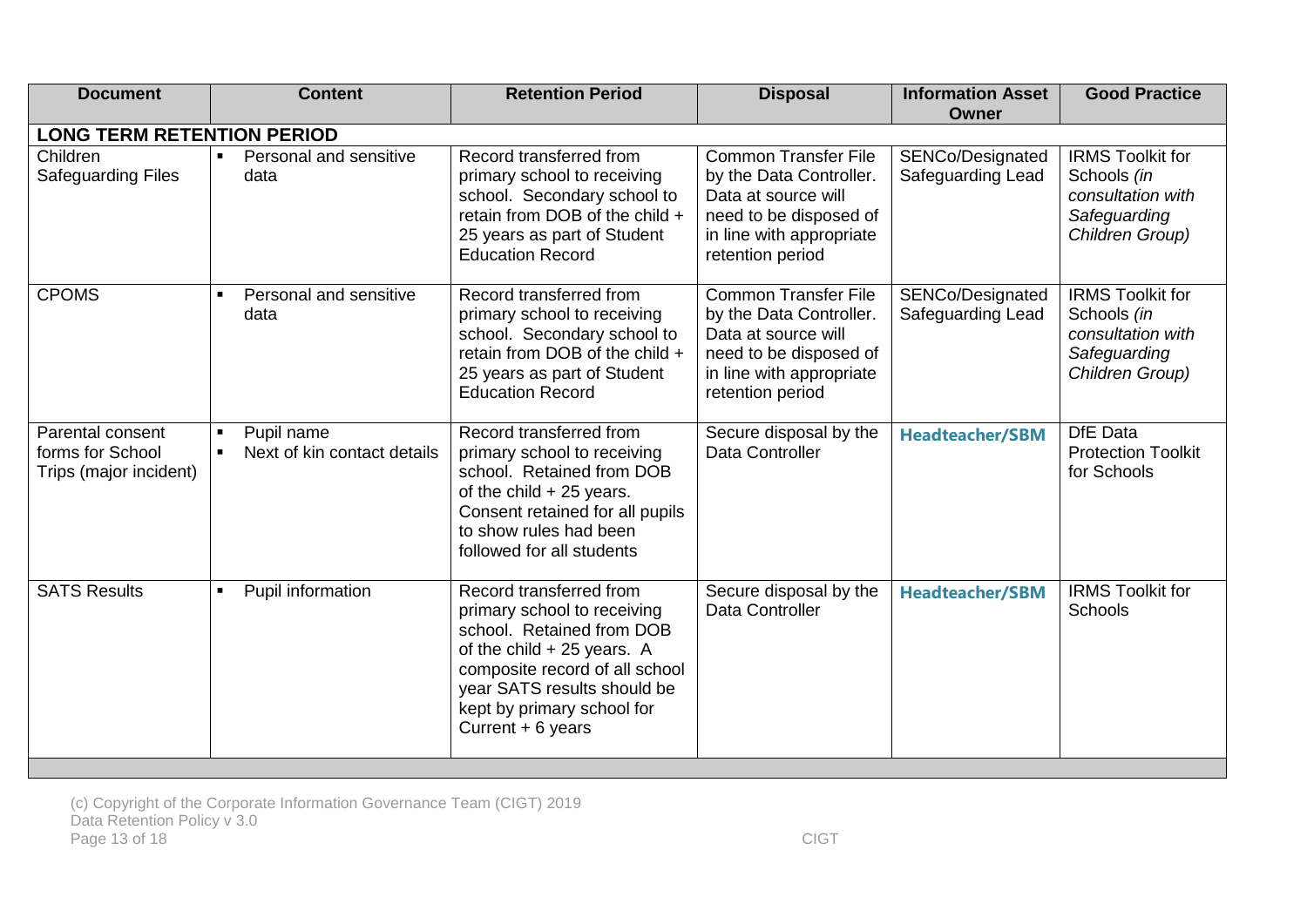| <b>Document</b>                                                                                                            | <b>Content</b>                                                                                  | <b>Retention Period</b>                                                                                                                                                                                         | <b>Disposal</b>                                                                                                                                                | <b>Information Asset</b><br><b>Owner</b> | <b>Good Practice</b>                                       |
|----------------------------------------------------------------------------------------------------------------------------|-------------------------------------------------------------------------------------------------|-----------------------------------------------------------------------------------------------------------------------------------------------------------------------------------------------------------------|----------------------------------------------------------------------------------------------------------------------------------------------------------------|------------------------------------------|------------------------------------------------------------|
| <b>Special Educational</b><br>Needs (SEN)<br>Records                                                                       | <b>SEN files</b><br>Education, Health and<br>Care Plans                                         | Record transferred from<br>primary school to receiving<br>school. DOB of pupil + 31<br>years (EHCP is valid until<br>individual reaches age of 25 +<br>6 years from end of plan in<br>line with Limitation Act) | Secure disposal by the<br>Data Controller                                                                                                                      | SENCo/Designated<br>Safeguarding Lead    | <b>IRMS Toolkit for</b><br>Schools                         |
| <b>Single Central</b><br>Record                                                                                            | Personal and sensitive<br>data<br><b>DBS Checks</b><br><b>Medical Checks</b><br>Contact details | Entry in excel spreadsheet<br>kept to reflect current<br>workforce. If someone leaves<br>they move to the leavers tab.<br>The record should be deleted<br>date of leaving $+ 6$ years                           | Not applicable                                                                                                                                                 | <b>Headteacher/SBM</b>                   | Statutory guidance<br>issued by UK<br><b>Border Agency</b> |
| <b>Students Educational</b><br><b>Record (Education</b><br>Pupil Information<br>Regulations 2005)<br><b>Primary School</b> | Pupil information<br><b>Examination results</b><br>(public & internal)                          | Retained whilst the child<br>remains at the primary school.<br>Transfer to receiving school<br>when child leaves the school                                                                                     | <b>Common Transfer File</b><br>by the Data Controller.<br>Data at source will<br>need to be disposed of<br>in line with the<br>appropriate retention<br>period | <b>Headteacher/SBM</b>                   | <b>IRMS Toolkit for</b><br>Schools                         |
| <b>Students Educational</b><br>Record (Education<br>Pupil Information<br>Regulations 2005)                                 | Pupil information<br><b>Examination results</b><br>(public & internal)                          | Record transferred from<br>primary school to receiving<br>school. Retained from DOB<br>of the child $+25$ years                                                                                                 | Secure disposal by the<br>Data Controller                                                                                                                      | <b>Headteacher/SBM</b>                   | <b>IRMS Toolkit for</b><br>Schools                         |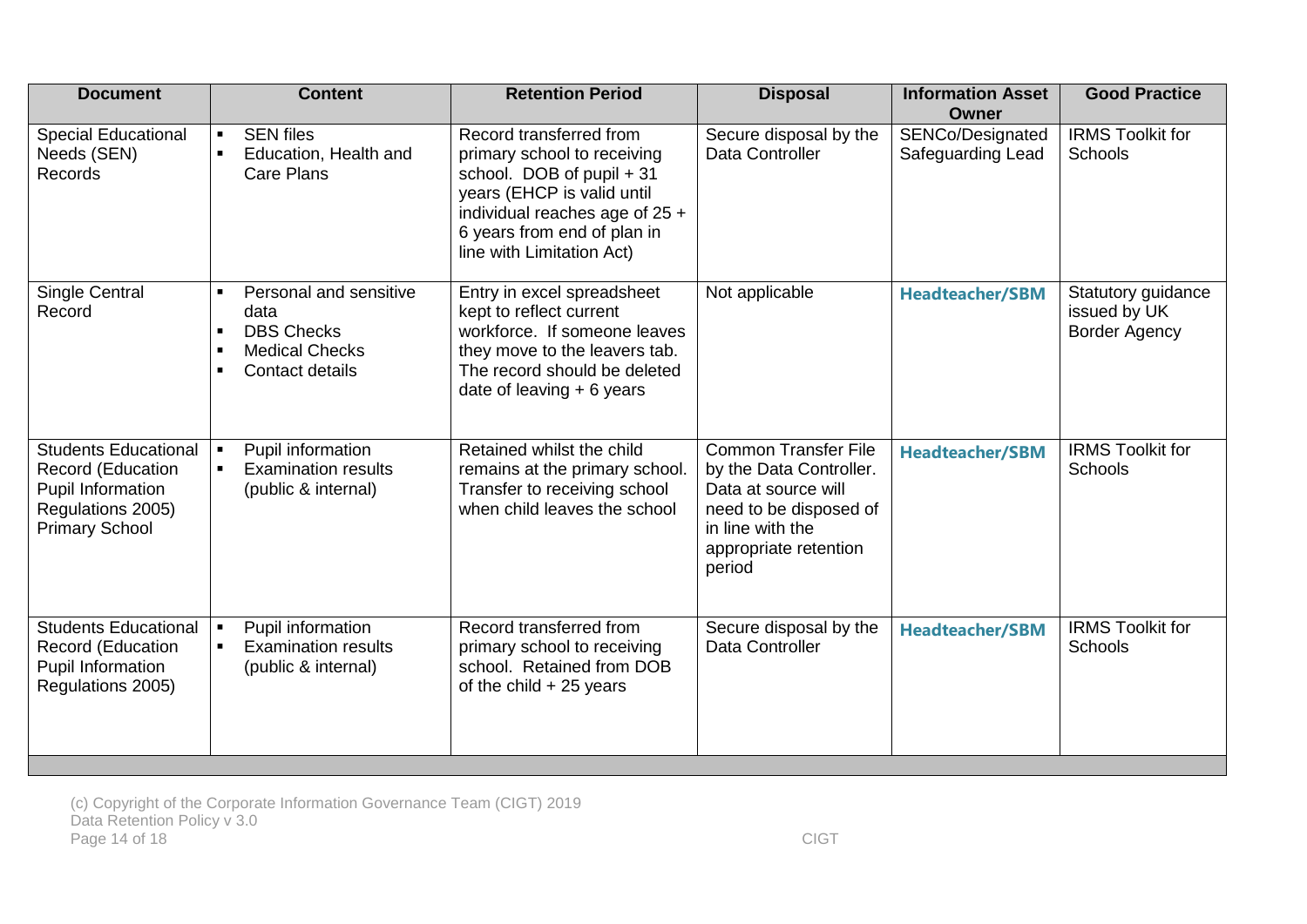#### **APPENDIX 2.0: Data Retention Schedule interpreted and summarised for Management Information Systems**

#### **Admission Roll Pupils**

#### **Admission Appeals** Retain for 1 year on Admissions roll after closure of any appeal.

Unsuccessful admissions that have not gone to appeal can be deleted after any appeal deadline has passed.

Successful admission pupils will have been transferred to current roll and therefore subject to former and current roll retention times.

| <b>Document</b>                           | Content    | <b>Retention Period</b>        | <b>Disposal</b>                           | <b>Information Asset</b><br><b>Owner</b> | <b>Good Practice</b>                      |
|-------------------------------------------|------------|--------------------------------|-------------------------------------------|------------------------------------------|-------------------------------------------|
| <b>Admissions files</b><br>(unsuccessful) | Pupil data | Resolution of case + 1<br>vear | Secure disposal by the<br>Data Controller | <b>Headteacher/SBM</b>                   | <b>IRMS Toolkit for</b><br><b>Schools</b> |

#### **Former and Current Roll Pupils**

**Primary School Pupils** Retain primary school MIS pupil record for 6 years after the pupils leave date. This is necessary to produce a composite record of school year SATS results

| <b>Document</b>     | <b>Content</b>    | <b>Retention Period</b>                                                                                                                                                                                                                                                                              | <b>Disposal</b>                           | <b>Information Asset</b><br>Owner | <b>Good Practice</b>                      |
|---------------------|-------------------|------------------------------------------------------------------------------------------------------------------------------------------------------------------------------------------------------------------------------------------------------------------------------------------------------|-------------------------------------------|-----------------------------------|-------------------------------------------|
| <b>SATS Results</b> | Pupil information | Record transferred from<br>primary school to receiving<br>school.<br>Retained from DOB of the<br>$child + 25$ years – applicable<br>to secondary and special<br>school pupils.<br>A composite record of all<br>school year SATS results<br>should be kept by primary<br>school for Current + 6 years | Secure disposal by the<br>Data Controller | <b>Headteacher/SBM</b>            | <b>IRMS Toolkit for</b><br><b>Schools</b> |

(c) Copyright of the Corporate Information Governance Team (CIGT) 2019 Data Retention Policy v 3.0 Page 15 of 18 CIGT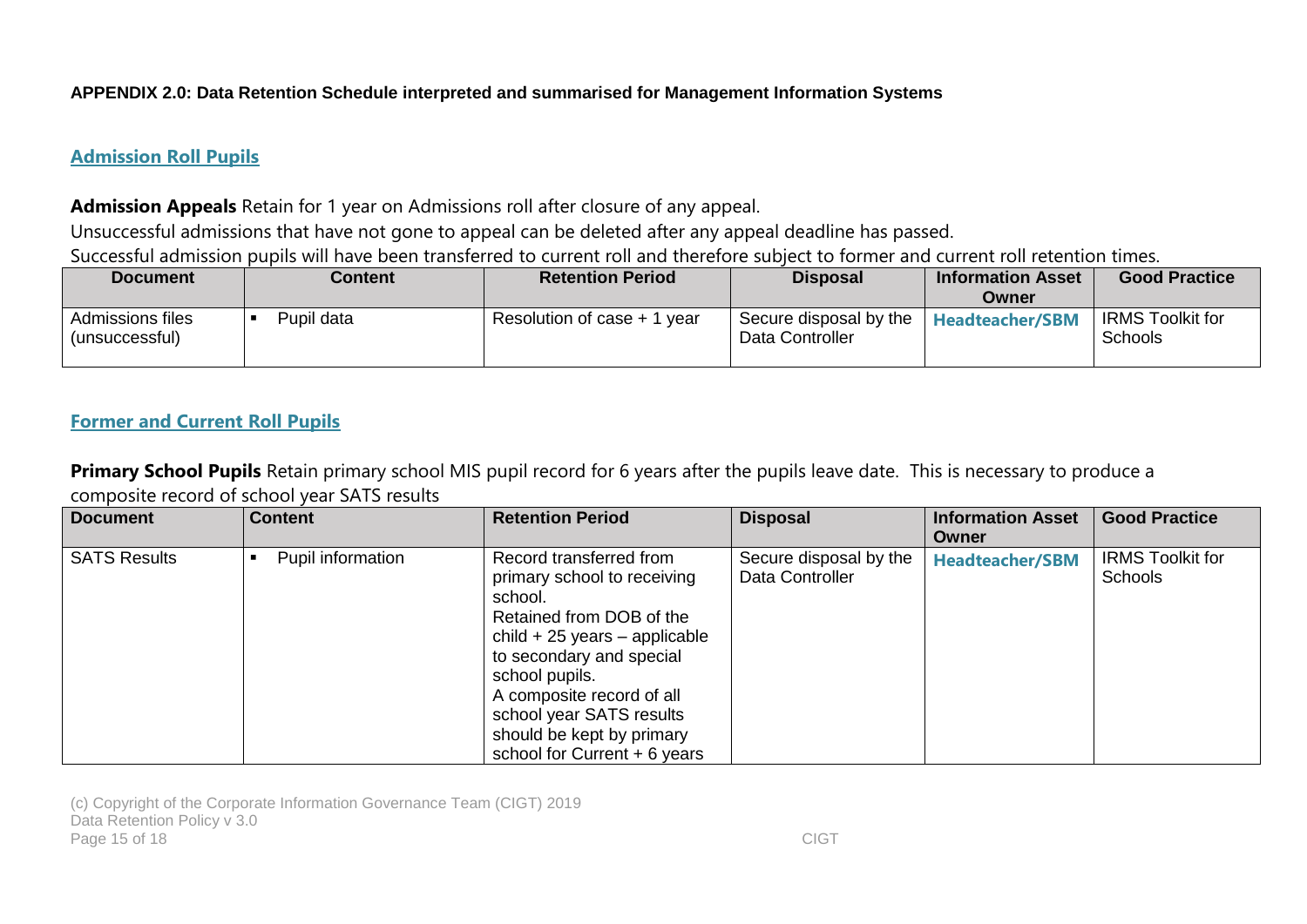**Secondary School Pupils** Retain secondary school pupil data for 25 years after the DOB of child. E.g. Pupil left school whose DOB was 1/1/2010. Although pupil is on former roll do not delete until the pupil is 25 years old, therefore the record should not be deleted until 1/1/2035. This is necessary to retain SATS/exams results and ensures any safeguarding data is retained. *(SEN records is DOB + 25 + 6 years)*

| <b>Document</b>                              | <b>Content</b>                                  | <b>Retention Period</b>                                                                                                                                           | <b>Disposal</b>                                                                                                                             | <b>Information Asset</b><br>Owner     | <b>Good Practice</b>                      |
|----------------------------------------------|-------------------------------------------------|-------------------------------------------------------------------------------------------------------------------------------------------------------------------|---------------------------------------------------------------------------------------------------------------------------------------------|---------------------------------------|-------------------------------------------|
| <b>SATS Results</b>                          | Pupil information                               | Retained from DOB of the<br>$child + 25$ years – applicable<br>to secondary pupils and<br>special school pupils                                                   | Secure disposal by the<br>Data Controller                                                                                                   | <b>Headteacher/SBM</b>                | <b>IRMS Toolkit for</b><br><b>Schools</b> |
| Children<br><b>Safeguarding Files</b>        | Personal and sensitive<br>data                  | Record transferred from<br>primary school to receiving<br>school. Secondary school to<br>retain DOB of child + 25 years<br>as part of Student Education<br>Record | <b>Common Transfer File</b><br>by the Data Controller.<br>Data at source will<br>need to be disposed of<br>in line with retention<br>period | SENCo/Designated<br>Safeguarding Lead | <b>IRMS Toolkit for</b><br>Schools        |
| <b>Student Examination</b><br>Results (SATS) | Contains information<br>relating to the student | Part of the Student Education<br>Record. DOB + 25 years                                                                                                           | Secure disposal by the<br>Data Controller                                                                                                   | <b>Headteacher/SBM</b>                | <b>IRMS Toolkit for</b><br><b>Schools</b> |

**Special School Pupils** Retain data for 25 years after the DOB of child. E.g. Pupil left school whose DOB was 1/1/2010. Although pupil is on former roll do not delete until the pupil is 25 years old, therefore the record should not be deleted until 1/1/2035. This is necessary to ensure any safeguarding data is retained *(SEN records is DOB + 25 + 6 years)*

| Document                                             | l Content                      | <b>Retention Period</b>                                                                                                                         | <b>Disposal</b>                           | <b>Information Asset</b><br>Owner     | <b>Good Practice</b>                      |
|------------------------------------------------------|--------------------------------|-------------------------------------------------------------------------------------------------------------------------------------------------|-------------------------------------------|---------------------------------------|-------------------------------------------|
| <b>Special Educational</b><br>Needs (SEN)<br>Records | Personal and sensitive<br>data | DOB of pupil + 31 years<br>(EHCP is valid until individual<br>reaches age of $25 + 6$ years<br>from end of plan in line with<br>Limitation Act) | Secure disposal by the<br>Data Controller | SENCo/Designated<br>Safeguarding Lead | <b>IRMS Toolkit for</b><br><b>Schools</b> |

(c) Copyright of the Corporate Information Governance Team (CIGT) 2019 Data Retention Policy v 3.0 Page 16 of 18 CIGT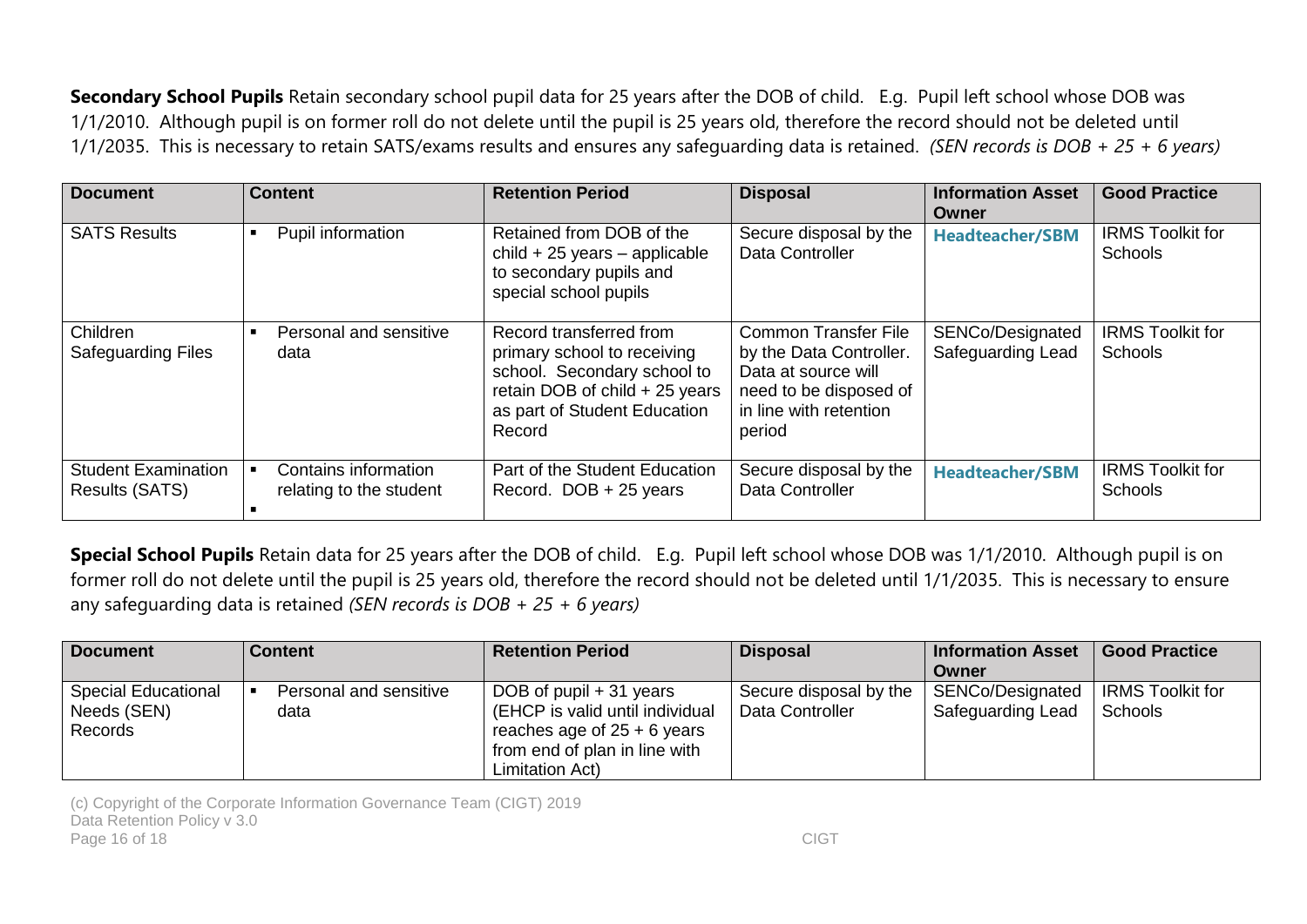| Children<br><b>Safeguarding Files</b> | Personal and sensitive<br>data | Record transferred from<br>primary school to receiving<br>school. Secondary school to<br>retain DOB of child + 25 years 1<br>as part of Student Education<br>Record | CTF by the Data<br>Controller. Data at<br>source will need to be<br>disposed of in line with<br>retention period | SENCo/Designated<br>Safeguarding Lead | <b>IRMS Toolkit for</b><br>Schools |
|---------------------------------------|--------------------------------|---------------------------------------------------------------------------------------------------------------------------------------------------------------------|------------------------------------------------------------------------------------------------------------------|---------------------------------------|------------------------------------|
|---------------------------------------|--------------------------------|---------------------------------------------------------------------------------------------------------------------------------------------------------------------|------------------------------------------------------------------------------------------------------------------|---------------------------------------|------------------------------------|

#### **Staff Records**

Retain for 6 years after their leave date.

| <b>Document</b>                 | <b>Content</b>                                                              | <b>Retention Period</b>                | <b>Disposal</b>                           | <b>Information Asset</b> | <b>Good Practice</b>                      |
|---------------------------------|-----------------------------------------------------------------------------|----------------------------------------|-------------------------------------------|--------------------------|-------------------------------------------|
|                                 |                                                                             |                                        |                                           | Owner                    |                                           |
| <b>Staff Personnel Files</b>    | Personal and sensitive<br>data                                              | Termination of employment +<br>6 years | Secure disposal by the<br>Data Controller | <b>Headteacher/SBM</b>   | <b>IRMS Toolkit for</b><br><b>Schools</b> |
| Staff Absence and<br>Attendance | Annual leave records<br>Maternity/paternity/special<br>leave/academic leave | Termination of employment +<br>6 years | Secure disposal by the<br>Data Controller | <b>Headteacher/SBM</b>   | <b>IRMS Toolkit for</b><br><b>Schools</b> |

#### **RM Integris Instructions**

How to delete a **student** from former roll and how to protect an individual from deletion: [http://help.rmintegris.com/to\\_delete\\_a\\_student\\_from\\_former\\_roll](http://help.rmintegris.com/to_delete_a_student_from_former_roll)

How to delete **staff** from former roll and how to protect an individual from deletion: [http://help.rmintegris.com/to\\_delete\\_staff\\_former\\_roll](http://help.rmintegris.com/to_delete_staff_former_roll)

How to delete **admissions students** from admissions roll:

[http://help.rmintegris.com/to\\_delete\\_a\\_student\\_from\\_the\\_admissions\\_roll](http://help.rmintegris.com/to_delete_a_student_from_the_admissions_roll)

(c) Copyright of the Corporate Information Governance Team (CIGT) 2019 Data Retention Policy v 3.0 Page 17 of 18 CIGT